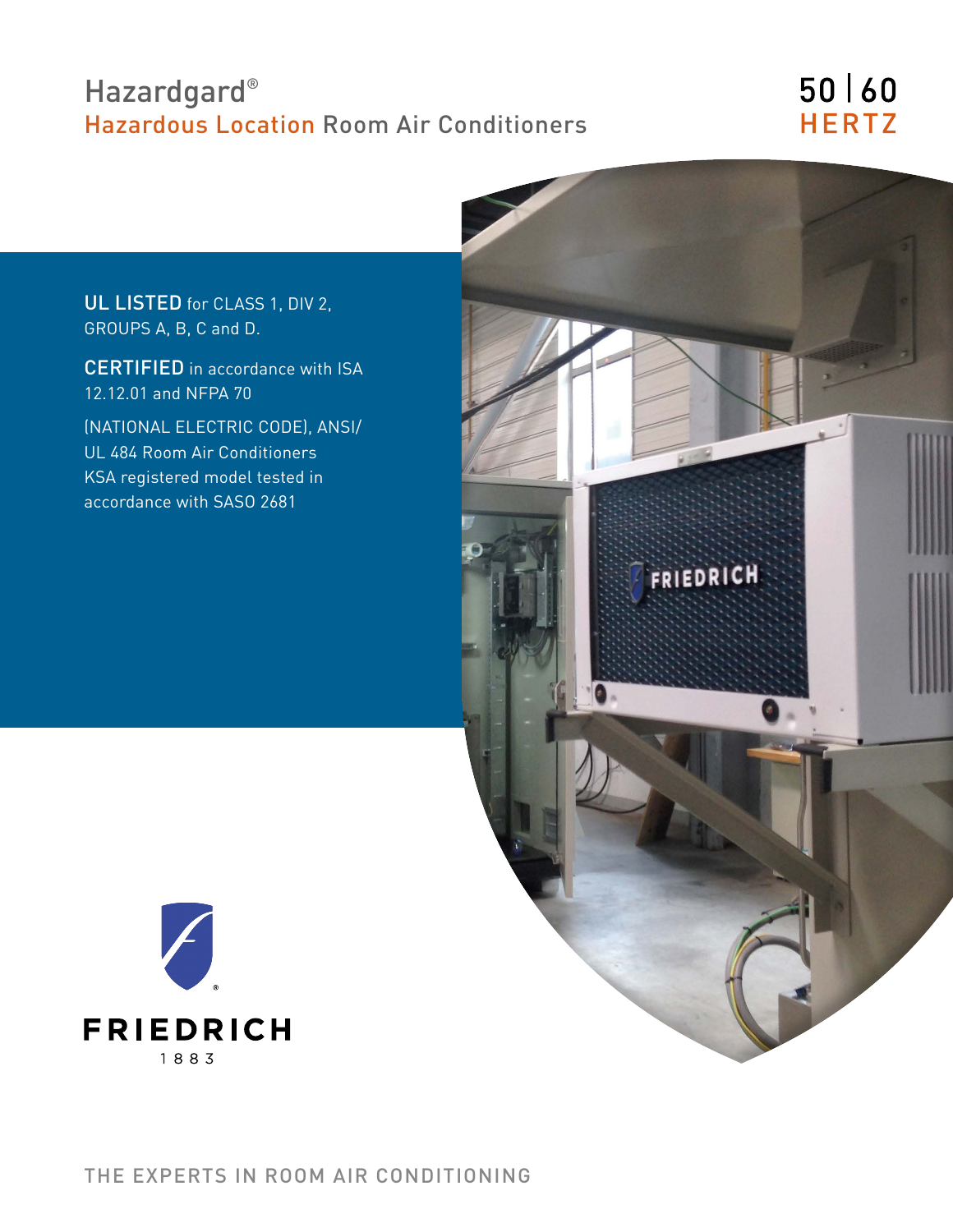

## **HAZARDGARD MEETS T4 TEMPERATURE CLASSIFICATION**

- Unit surface temperatures will not rise above 135° C/275° F.
- Operates at low ambient conditions without freezing at outdoor ambient temperatures as low as 7° C/45° F.
- Tolerates higher outdoor temperatures up to 55° C /130° F.

For more than 30 years, industrial professionals have trusted Hazardgard to deliver safe and reliable cooling in the most extreme conditions. Hazardgard is specifically designed to cool laboratories, control rooms, living quarters, storage areas and other enclosures situated in hazardous locations; where specific volatile flammable liquids or gases are handled or used within enclosed containers or systems.

Hazardgard® is rated for these conditions:

| Model                                                                             | <b>Hazardous Location Classification: Gases</b>                                                                                                                                                               |                                                         |
|-----------------------------------------------------------------------------------|---------------------------------------------------------------------------------------------------------------------------------------------------------------------------------------------------------------|---------------------------------------------------------|
| SH15M30A<br>SH20M30SA<br>SH20M30B<br>SH20M50A<br>SH <sub>24</sub> N <sub>20</sub> | National Electrical Code, NFPA 70<br>ARTICLE 501: Class 1, Division 2, Group A / B / C / D, Temperature Class T4 / T4A*<br>ARTICLE 505: Class 1, Zone 2, Group II C / IIB / II A, Temperature Class T4 / T4A* | $_{c}$ (V <sub>L</sub> ) <sub>us</sub><br><b>LISTED</b> |

\* T4A Temperature classification for dual frequency (50 / 60 Hz) models - SH24N20

For global applications, Hazardgard cooling capacities are tested in a certified laboratory at moderate (T1\*) and hot (T3\*) climate conditions in accordance with SASO (Saudi Arabian Standards Organization) Standard 2681. SASO Standard 2681 is adopted from ISO Standard 5151 for testing and rating for performance of non-ducted air conditioners and heat pumps. Model SH20M30SA is KSA Registered in accordance with SASO2681 and meets SASO 2663 Energy Efficiency standard.

# **The Friedrich Advantage** Reliable Design Backed by Robust Engineering

### Quality

Friedrich is an established player in the air conditioning industry and is known for manufacturing quality products.

## Product Reliability

Used across the globe, Hazardgard is a tested and reliable product and not a quick-fix, job shop alteration.

### Durability

Robust engineering, commercial grade components and extensive field testing provide the durability and safety required in hazardous Availability **Exercise Security** Locations.

Off the shelf models allow for efficient manufacturing, shorter lead times and standardized component parts.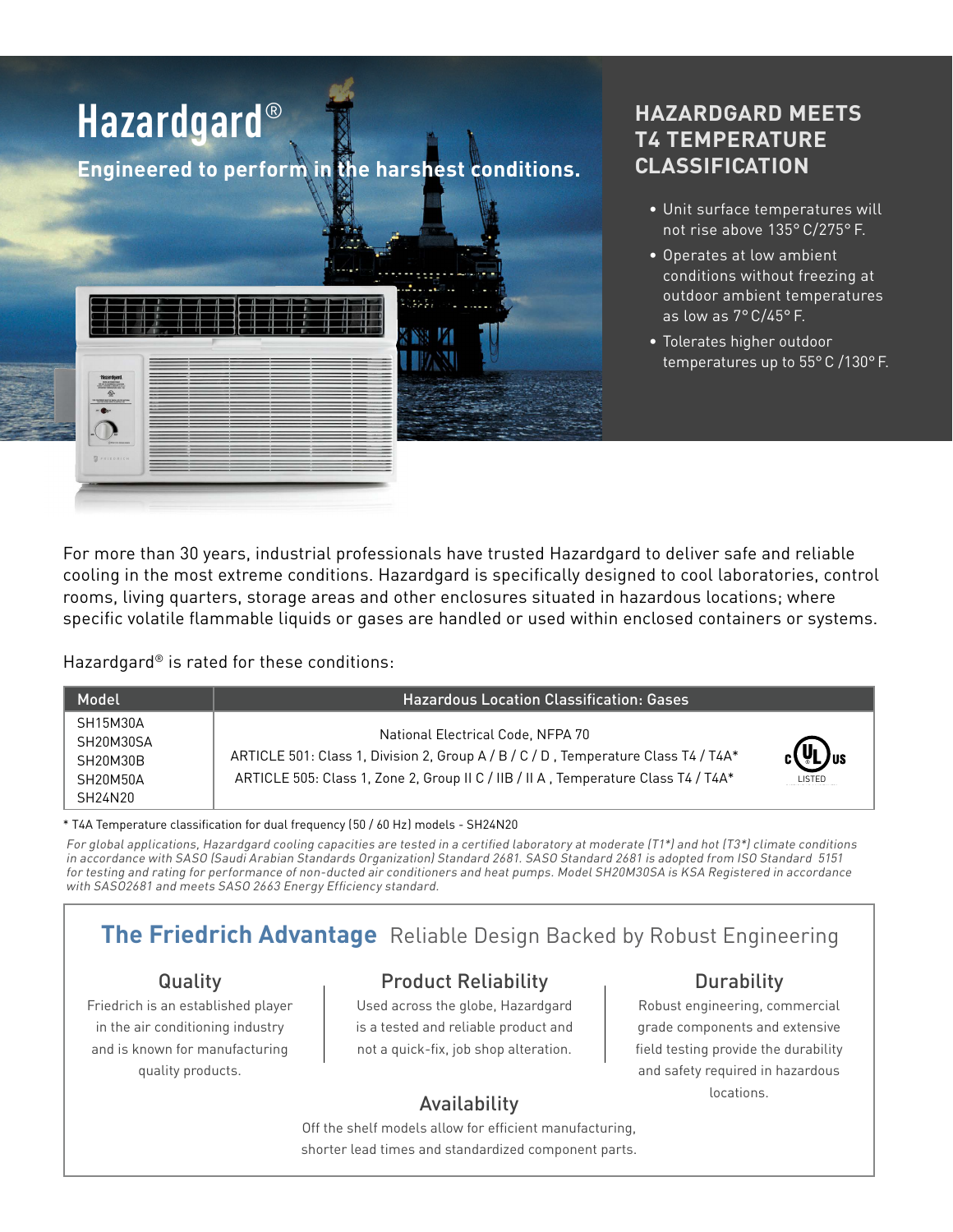#### **DURABILITY & RELIABILITY**

- **• Permanent split capacitor motor**
- **• Hermetically sealed refrigeration system**
- **• Environmentally sealed on/off switch and gold plated contacts** in thermostat for corrosion resistance
- **• Solid-state control relays** for compressor and fan operation
- **• Commercial grade, enclosed fan motor with hermetically sealed overload** for arc-free operation
- **• Direct-wired** (field supplied), 15-amp circuit with time delay fuse that will tolerate current surge without tripping the breaker
- **• Powder Coated 22-gauge, G60 steel air conditioner cabinet** for corrosion protection and to withstand years of hard use
- **• Stainless Steel Fan Shaft**
- **• Coated Coils** for Corrosion Protection

#### **COATED COILS FOR CORROSION RESISTANCE**

• ElectroFin® 5-stage, immersion ecoat process, or Diamonblue Advanced Corrosion Protection® on 100% of metallic surfaces on the outdoor coil provides outstanding corrosion resistance protection and extends the life of the unit, especially in coastal or corrosive environments.

#### **Diamonblue Advanced Corrosion Protection®**

- STANDARD ON ALL MODELS (except SH24N20, see below)
- Anti-corrosive, hydrophilic coating

### **ElectroFin® 5-stage,** Immersion Ecoat Benefits: MODEL SH24N20 ONLY

- Excellent adhesion characteristics
- Less than 1% thermal degradation
- Outstanding chemical resistance
- Passed 6048 hrs.ASTM B-117 Salt Spray

#### MEETS THE FOLLOWING:

- MIL-C-46168 Chemical Agent Resistance -DS2, HCI Gas
- CID A-A-52474A (GSA)
- MIL-STD 810F, Method 509.4 (Sand and Dust)
- MIL-P-53084 (ME)-TACOM Approval
- MIL-DTL-12468 Decontamination Agent (STB)
- DPG (Douglas Proving Grounds) Soil & Water Exposure Tests
- GM9540P-97 Accelerated Corrosion Test (120 cycles)
- ASTM B117-G85 Modified Salt Spray (Fog) Testing-2,000 hours
- ASTM B117 Salt Spray (tested by ARL for Lockheed Martin)

#### **PERFORMANCE IN EXTREME CONDITIONS**

- **• Hot gas bypass** for cooling operation at low ambient temperatures, down to 45ºF / 7ºC without freezing
- **• Hermetically sealed reciprocating compressor** is cooled during the refrigeration cycle, which allows the unit to tolerate higher outdoor temperatures up to 130ºF / 55ºC



## **Engineered to perform in the harshest environments**

- Offshore oil rigs, on-shore oil company offices and refineries
- Petrochemical sites
- Propane fill-up stations
- Paint and varnish storage or processing plants
- Grain alcohol processors or storage sites
- Plant areas using strong solvents or chemicals
- Munitions plants or armories
- PVC or plastics plants and processing points
- Recycling plants
- Furniture refinishing workshops
- Office complexes where methane is a by-product
- Hazardous materials storage



5-STAGE **ecoat Corrosion Protection**